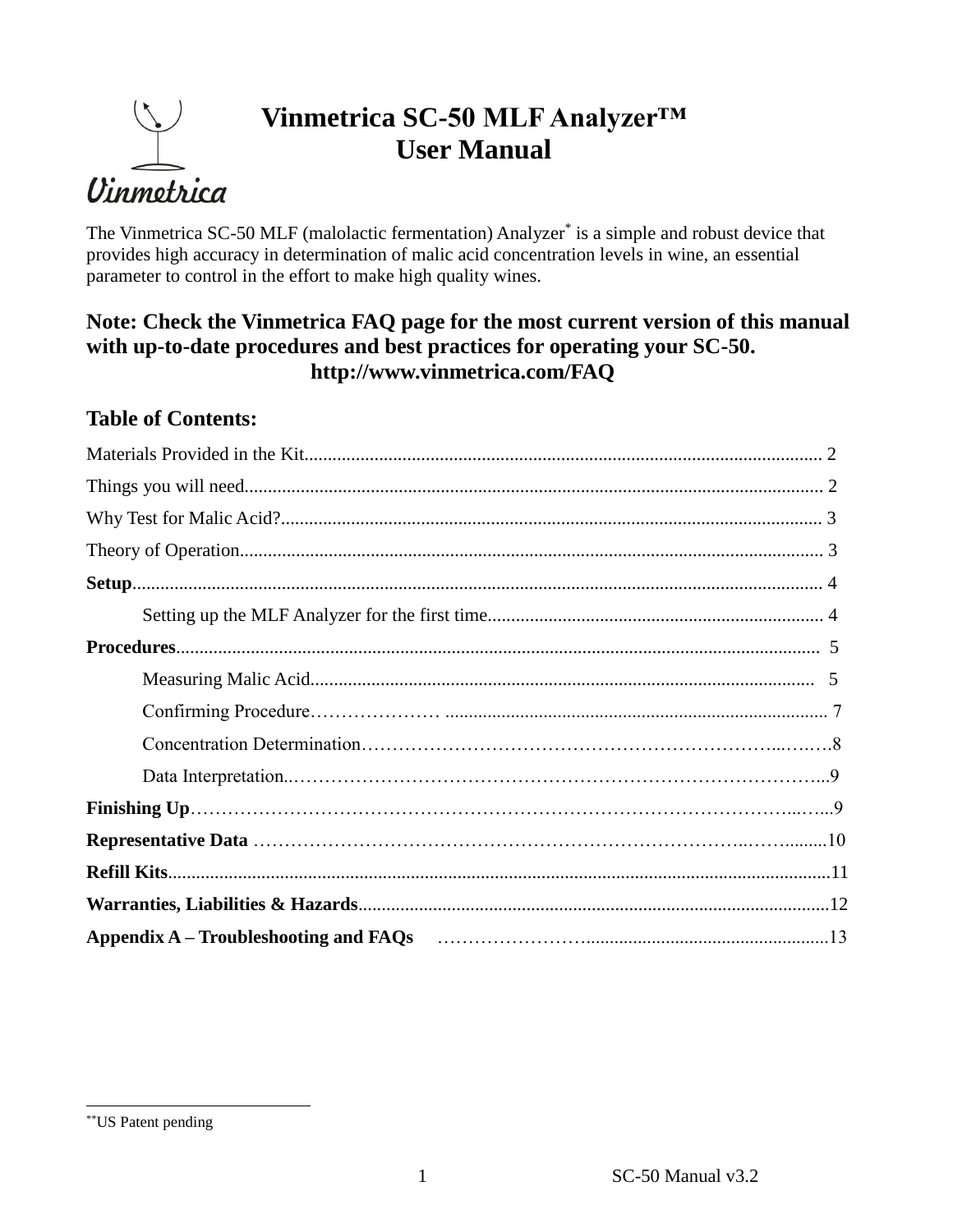## **Materials provided in the kit:**

- 1. Vinmetrica MLF analyzer unit
- 2. Malic Reagent set:

Boost juice™ (Part Number: SC-50-4) \*\*\*Keep in Refrigerator\*\*\* Malic Acid (1M) concentrate (Part Number: SC-50-5) \*\*\*Keep in Freezer\*\*\* Malic Acid Standard Solution (0.40 g/L) (PN: SC-50-11) \*\*\*Keep in Freezer\*\*\* Malic Acid Standard Solution (0.10 g/L) (PN: SC-50-12) \*\*\*Keep in Freezer\*\*\* 3. Biopressure Agent (PN: SC-50-3-10 or -20) \*\*\*Keep in Freezer\*\*\*

- 4. Reaction Vials (5)
- 5. 1 'check' vial
- 6. 10 ml serological pipette
- 7. 15 ml conical tube
- 8. Plastic bulb pipette (2)
- 9. 100 mL polypropylene beaker
- 10. Plastic Scoop

#### **Things you will need:**

- 1. Vinmetrica SC-100A or SC-300.
- 2. One 9 volt battery.
- 1. Distilled water, which usually can be found at your local grocery store. It's handy to have a wash bottle for rinsing. Rinse bottle available from Vinmetrica (Part number SC-100-17)
- 2. Microwave oven, hot plate or stovetop (for boiling wine samples)
- 3. (Optional) Additional Biopressure agent for running more than 5 samples, as provided in the kit. Comes in sets of 10 (SC-50-3-10) or 20 (SC-50-3-20).
- 4. (Optional) BNC to RCA adapter See under "Setup", Step 4, for more information.



**Figure 1.** The SC-50 MLF Analyzer with vial insertion assembly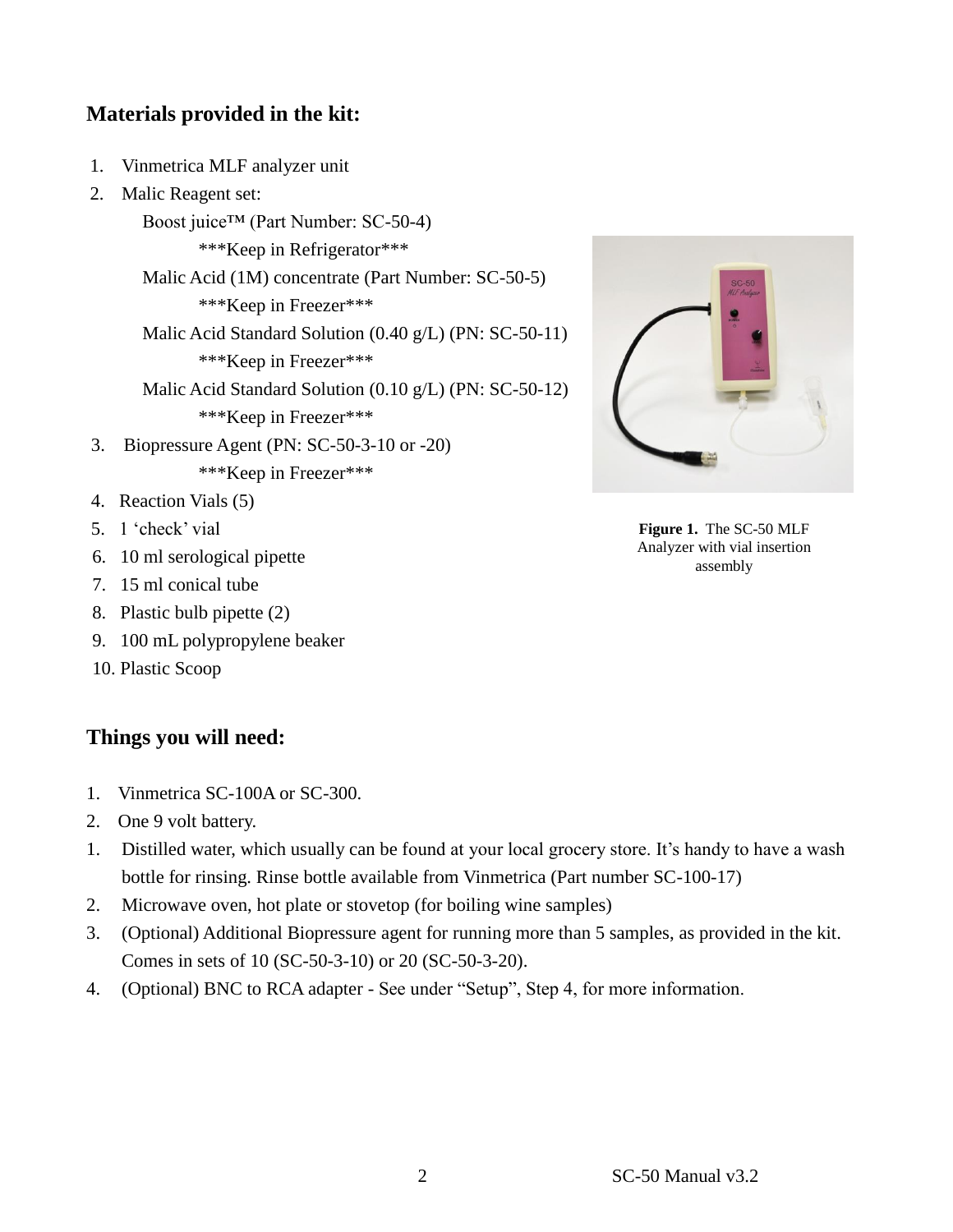#### **Why Test for Malic Acid?**

In winemaking, malolactic fermentation (MLF) converts malic acid to lactic acid, with  $CO<sub>2</sub>$ being the byproduct of the reaction. MLF, which is typically carried out in most red wines and in some white varietals, plays an important role in the finished wine's feel and taste. MLF reduces titratable acidity, increases pH, and produces flavors often characterized as "soft" or "buttery".

Sulfite, as free  $SO_2$ , inhibits the bacteria that carry out MLF. Therefore free  $SO_2$  levels must be kept low during MLF, carrying risks that the wine is left unprotected against oxidation and microbial contamination. As soon as MLF is done, then,  $SO_2$  should be raised to appropriate levels for protection of the wine. Thus it is important to know when MLF is done, and the best way to do this is to measure malic acid levels in the wine.

#### **Theory of operation:**

l

The SC-50 MLF Analyzer, with the SC-300 or -100A, can be used to determine malic acid concentration in wine. It relies on the biochemical MLF reaction caused by enzymes found in certain bacteria, including lactobacilli and oenococcus strains, and in the Biopressure agent component of the kit. These bacteria live on a variety of nutrients, but their production of  $CO<sub>2</sub>$  results almost entirely from the enzymatic transformation of malic acid to lactic acid:

> Malic Acid Lactic Acid  $HOOC-CH_2-CH(OH)-COOH \rightarrow CH_3-CH(OH)-COOH + CO_2$

The CO<sup>2</sup> creates pressure, which is converted by the MLF Analyzer to a signal for the SC-300 (or  $SC-100$  or  $-100A$ ). The  $CO<sub>2</sub>$  pressure signal is directly proportional to the amount of malic acid in the sample. The device is set so that when malic acid levels exceed 0.1  $g/L^1$  (suggesting MLF is incomplete), the user is alerted to this state by audible and visible indicators. The level of Malic acid can be calculated from the digital readout by a calibrator of Malic acid provided with the kit. Detection limit is below 0.04 g/L. The assay takes 30 minutes, or up to 60 minutes if the Confirmation Procedure is performed (Page 8).

<sup>&</sup>lt;sup>1</sup>On the original SC-100 model, the device will signal at a Malic Acid level of about 0.5 g/L. However, the sensitivity and accuracy of malic acid values lower than this are comparable to those determined with the SC-100A and SC-300.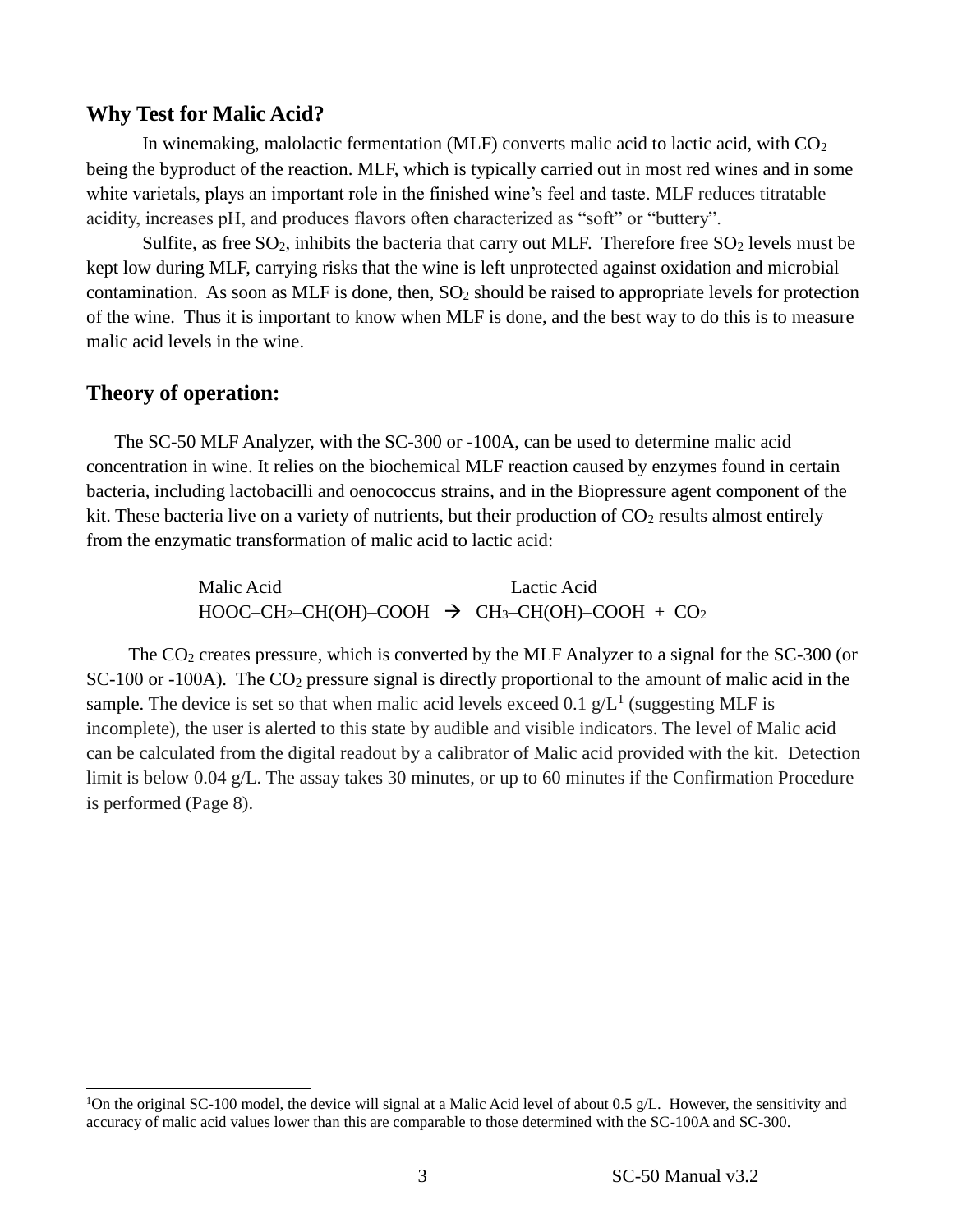# **Setup**

### **Setting up the MLF Analyzer for the first time:**

- 1. The MLF Analyzer runs on one 9 volt battery. To insert the battery, slide open the battery housing on the bottom of the back of the unit by gently pushing the lid.
- 2. Low Battery Detection: If the battery is good, the POWER LED will stay illuminated when the switch is pressed ON. When the battery level is too low, the LED on the POWER switch will flash on briefly and then shut off. Replace the battery.
- 3. Before connecting the SC-50, turn on your SC-100A or 300 (on the SC-300, select  $SO_2$  mode, press Enter) and wait for the initialization and green 'Proceed' light.
- 4. Now attach the MLF Analyzer to your SC-100A or 300 via the SO<sub>2</sub> electrode connector protruding from the top. Be sure to secure the electrode plug to the connector to ensure proper function.



**Figure 2.** Attach the SC-50's cable to the BNC or RCA connector on the SC-300 (or 100)



**Figure 3.** Be sure the cable plug is screwed into place on the BNC connector or firmly inserted into the RCA plug.



**Figure 4.** Recommended arrangement of the equipment



**Figure 5.** The adapter for the SC-50.

- 5. **Prepare all Reaction Vials**: Remove Biopressure Agent from freezer and allow to come to room temperature.
- 6. Using the small plastic spoon provided, measure out two (2**)** level scoops (approx. 35-40 mg) of Biopressure Agent into each Reaction Vial.
- 7. Due to the consistency of the Biopressure Agent, we recommend rinsing and completely drying the plastic spoon after filling approximately 5 vials.
- 8. Cap all Reaction Vials.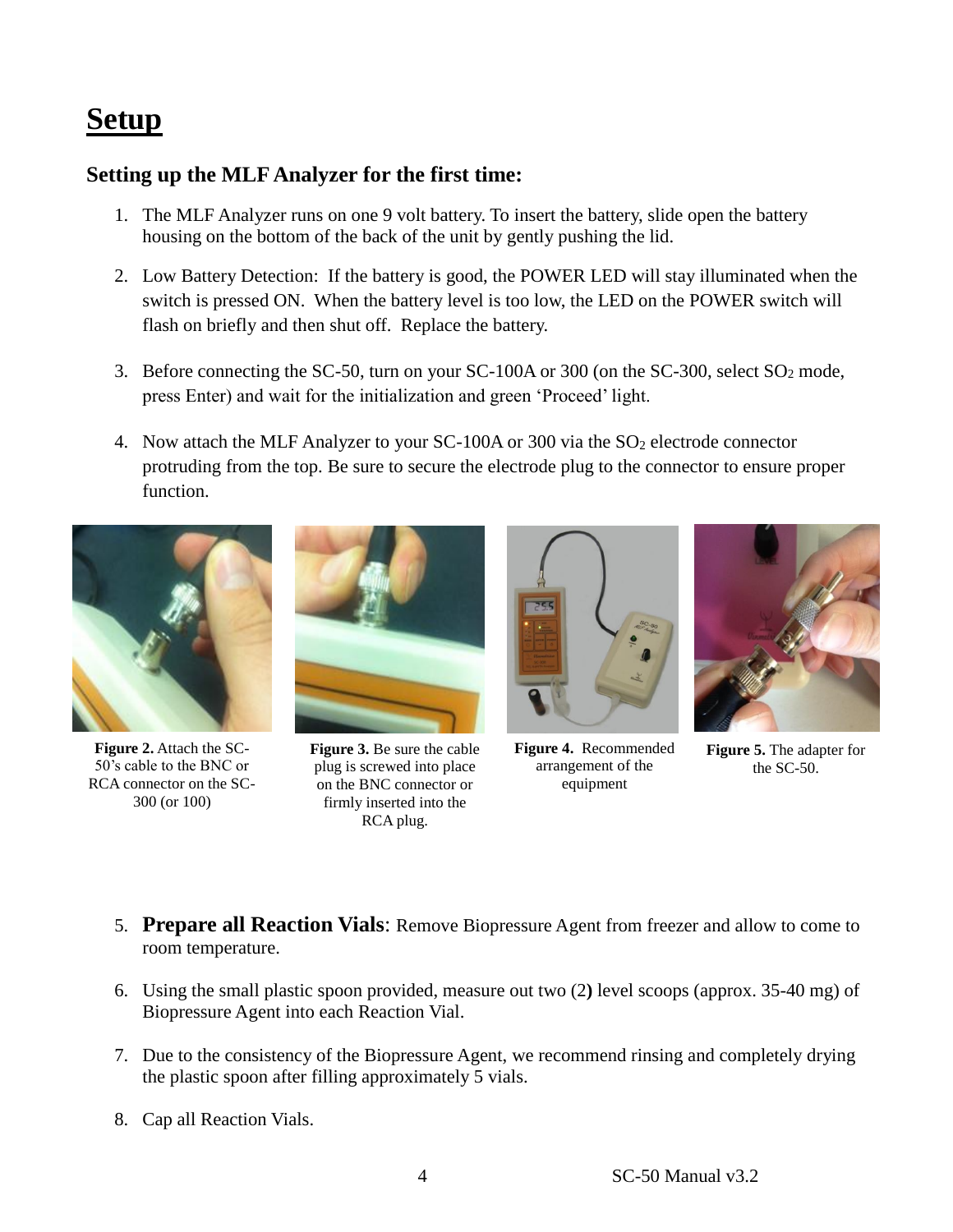- 9. Keep out all Reaction Vials needed for MLF assay.
- 10. For Quantification you will need at least two (3) reaction vials, one (1) for the Malic Acid Standard, one for the 0.00 Standard and one (1) per wine sample.
- 11. Place all remaining reaction vials in freezer until use. Thoroughly rinse plastic measuring spoon with DI water.

# **Procedures**

**The SC-50 provides a read out of pressure created by the reaction in the reaction vials. This value can be used to calculate how much malic acid is in your wine. If you wish to quantify your malic acid results you must run at least one standard provided in the kit (0.4 g/L or 0.1 g/L), a "zero" 0.00 g/L Standard), as well as your wine sample. If you believe your wine is at or near completion of MLF, we suggest you quantify your results using the 0.1 g/L standard. If you do not wish to quantify the results you DO NOT need to run a standard; see the Data Interpretation section below.**

**Note: the following procedure is designed to be run at room temperature, between 66 and 73°F (19 - 23°C). Results may differ if temperatures are outside this range. Make sure all reagents and reaction vials are at room temperature at all times in the procedure!** If temperatures fluctuate in your environment, you may want to set up a tray with water at room temperature to serve as a temperature-stabilizing water bath – see step 5 below. See Appendix A for more information on temperature.

- 1. Take out all Reaction vials needed for assay from freezer. One Reaction vial per sample is necessary. If you wish to quantify the results you will need at least two additional reaction vials for the Malic Acid Standard (0.10 g/L and/or 0.40 g/L, and 0.00 g/L; see step 9 below) and for a 0 level response. Allow Reaction vials to come to room temperature before initiating assay. Note that you can run multiple wine samples at one time.
- 2. Take out all reagents from refrigerator or freezer and allow to come to room temperature: Boost Juice, Malic Acid Standard (if quantifying results), and 1M Malic acid (if running confirmation procedure, see below). You may put these reagents in a room temperature water bath.
- 3. Using the 10 mL serological pipette, measure a 10 mL wine sample and dispense into the 100 mL plastic beaker or other suitable container. (Serological pipette can be rinsed with DI water for re-use; we recommend that you remove and discard the cotton plug in the end of the pipette)
- 4. Place wine sample in microwave and boil for 90 seconds at medium power. Actual time depends on your microwave oven's power; the object is to get the wine sample down to about 7-8 mL due to a gentle boil for about 60 seconds without having the wine splash out of the beaker. If you are unsure about the power of your microwave, we suggest you experiment with a couple of wine samples beforehand to determine what the best settings are for your microwave oven. You may also bring wine to a gentle boil on a stove top for 60 seconds.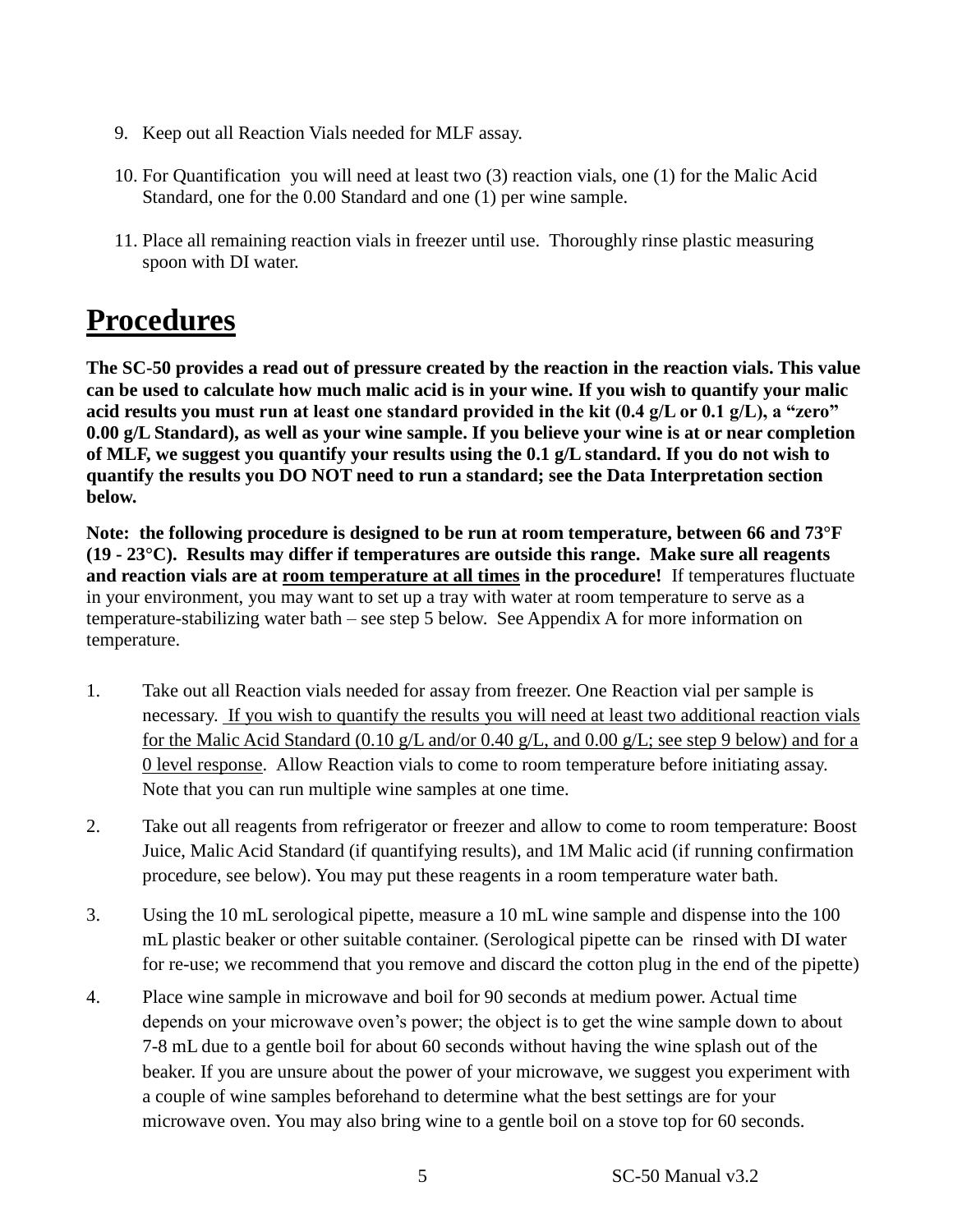- 5. Let wine sample cool to room temperature, then pour the sample into the 15 mL conical tube. Add DI  $H_2O$  to restore the volume to 10.0 mL, then pour the sample back into the 100mL beaker or other clean tube. **Be sure the restored sample is completely cooled to room temperature before proceeding to step 8!** If you are using a water bath, place the reagents, vials and restored wine samples into the bath and allow their temperature to stabilize for 5 minutes.
- 6. Gently mix the bottle of Boost Juice. Using a plastic bulb pipette, add 5 drops (150  $\mu$ L) of the Boost juice into the 10 mL boiled wine sample. Mix wine gently. **Caution: Use care when handling. Boost Juice contains materials that may be a skin irritant. Do not ingest. If there is contact with skin, rinse with plenty of water.**
- 7. Disconnect the vial insertion assembly from the SC-55 by unscrewing the luer lock connector on the bottom of the instrument. (Figure 6.) The disconnected vial insertion assembly will be used to zero the pressure immediately after capping the sample. Note: The luer lock connector should be reattached tightly to the SC-55 (step 9) before taking a measurement in step 14.

Figure 6. Disconnecting the vial insertion assembly



- 8. **[Reminder: be sure the wine sample is at room temperature and not warm to the touch!]**  Using the 10mL serological pipette, transfer exactly 3.0 mL of the wine sample from step 6 into the reaction vial with the Biopressure agent. Immediately cap the vial tightly, then quickly stand the vial upright and position the disconnected vial insertion assembly such that the needle punctures the septum of the reaction vial (see figures 7 and 8, but note that in this case the SC-55 is NOT connected to the vial insertion assembly). Keep the vial insertion assembly with its needle inserted through the septum for about 3 seconds. This step equilibrates the vial's internal pressure to ambient pressure, i.e., it "zeroes" the initial pressure. NOTE: be sure the needle is NOT plugged. See troubleshooting in Appendix A.
- 9. If you are quantifying your results, follow step 8 above, using the 0.4 and/or 0.1 g/L, **and** 0.0 g/L Malic Acid Standards, in the same manner as a wine sample .
- 10. Remove the vial from the insertion assembly and repeat step 8 for each sample or Malic Acid Standard to be analyzed. When done, be sure to reconnect the vial insertion assembly to the SC-55 by firmly screwing its luer lock fitting back on to the mating partner.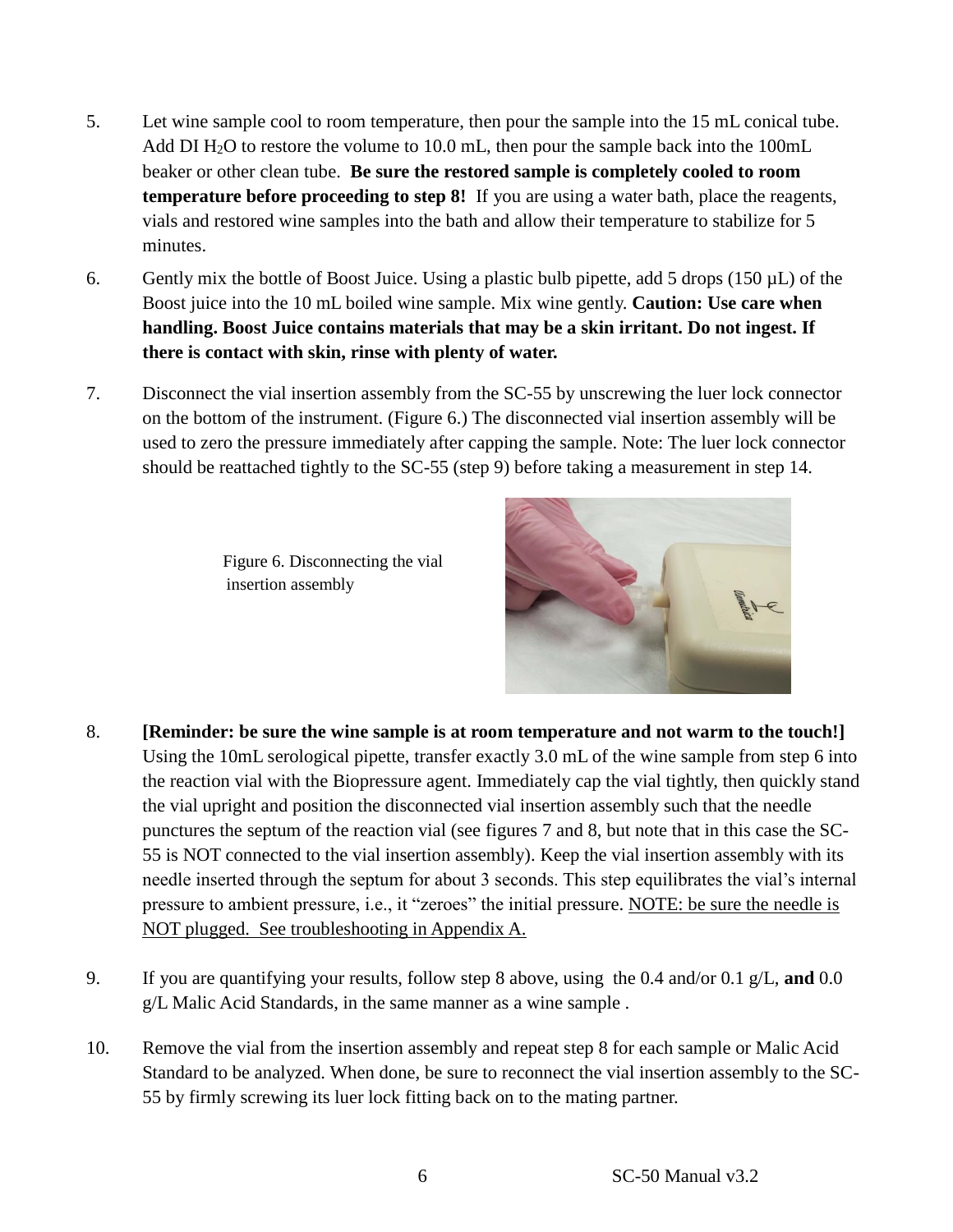- 11. Shake all vials gently but thoroughly for approximately 10 seconds.
- 12. Allow sample to incubate at room temperature for 30 minutes. While incubation is occurring, gently shake the vials at the 10 minute and 20 minute mark.
- 13. Make sure the SC-50 is attached as described in step 4 of the **Setup** section. Turn on both instruments. If using an SC-300, select SO<sub>2</sub> mode and press the ENTER button.
- 14. Turn on the SC-50 by pushing the green button. The green LED should illuminate. If it illuminates briefly and then goes out, replace the battery.
- 15. Initialize the SC-50 by turning the black LEVEL knob until non-zero numbers appear on the Vinmetrica SO<sup>2</sup> Meter. You are setting the baseline value for ambient air pressure. Adjust until the SC-100A or SC-300 meter reads the appropriate level:  $20 \pm 1$  for the Quick-check Mode, or  $45 \pm 1$  for the Quantify Mode (Note: every time device is turned on, it should be initialized)
- 16. Immediately following the 30 minute incubation period, shake the vial once more for 10 seconds and then proceed to the next step immediately. It is best to shake the vial by holding the cap, as holding the glass vial may change its temperature, resulting in a less accurate pressure reading. DO NOT remove the cap of the vial.
- 17. This is the CO<sup>2</sup> pressure reading step. [**Note:** Make sure all the parts of the vial insertion assembly are secured tightly before proceeding.] Place reaction vial upright on your work surface. Position the opening of the vial insertion assembly over the vial (Figure 7). Gently push the assembly down onto the vial as far as it will go and hold it in place (i.e. so that the assembly's rubber-sheathed needle is inserted into the vial's septum – see Figure 8.)



18. Record the highest value that appears on the meter right after insertion of the needle. This process should take about 5-10 seconds. For calculation purposes, call this value "**a**". **[Note**: If values tend to drift upwards, hold the insertion assembly at the very top or by the flanges at the bottom to minimize heat transfer from your hand to the vial.]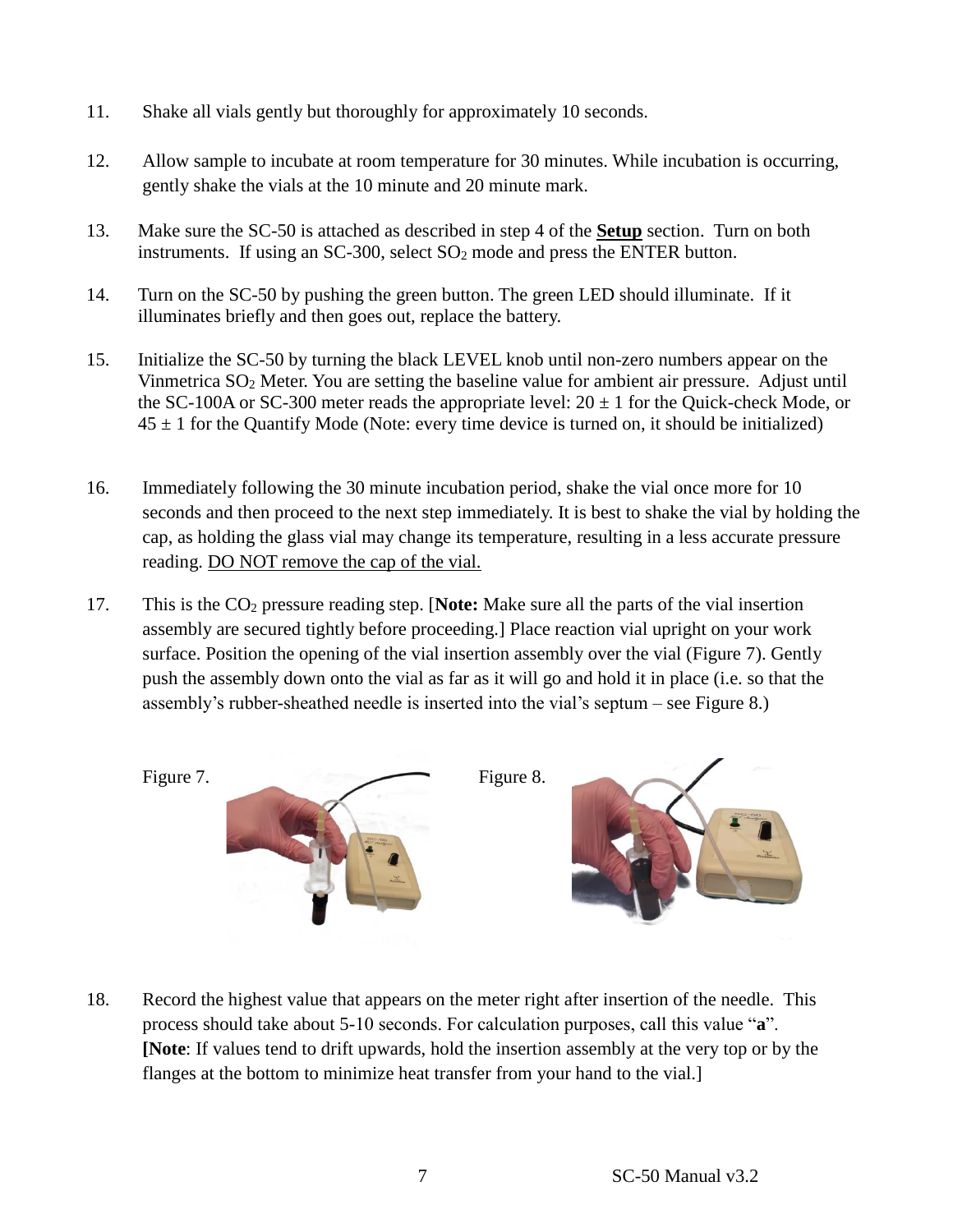a. If quantifying the measurement, record the highest value for the Malic Acid Standard vials (either 0.10 or 0.40 g/L, or both, if you have run both, and the 0.00 g/L Standard vial);

b. For calculation purposes (see below), call the 0.1 and/or 0.40 g/L Malic Acid Standard responses "**c**". Call the 0.00 g/L Standard response "**b**".

- 19. Release the vial by letting go of the assembly. If you are not performing multiple reactions, continue to the next step. When performing multiple reactions, once the vial is removed, the manometer should stabilize back to the original zero value.
- 20. If you did not test a Malic Acid Standard, but just a wine sample, then: if Red LED light appears and tone is audible, MLF is not complete. If Green LED stays on, MLF is near or at completion. See "Data Interpretation" (page 9).

# **Confirmation Procedure**

To ensure your biopressure assay is working correctly, you can confirm the validity of the assay result using the 1M Malic Acid concentrate with a "just-completed" wine sample.

1. Add Malic Acid concentrate: after recording the  $CO<sub>2</sub>$  response in steps 14 and 15 above, open up the Reaction vial and, using the plastic bulb pipette, add 1 drop (30  $\mu$ L) of 1M Malic Acid to the sample. This is equivalent to 1.3 g/L malic acid in the 3mL wine sample.

2. Immediately re-cap the reaction vial and equilibrate it with the disconnected insertion assembly as in step 8 above. Mix the vial thoroughly.

3. Repeat steps 10-15 from above, letting the sample incubate again for 30 minutes and performing the CO<sup>2</sup> pressure reading step. Record the data.

4. At the end of the confirmation procedure the reading should increase to over **4 kpa**. This confirms that when malic acid is present, the system responds appropriately.

# **Malic Acid Concentration Calculation**

- 1. You should now have three values **a**, **b**, and **c,** from step 18 of the Procedure, in order to calculate the concentration of malic acid:
	- $\mathbf{a}$  = Wine sample results
	- $\mathbf{b} = 0.00 \text{ g/L}$  Malic Acid Standard result
	- **c** = Standard Vial result for standard concentration **S** (e.g., 0.10 g/L or 0.40 g/L)
- 2. The malic acid (MA) content, in grams per liter, is given by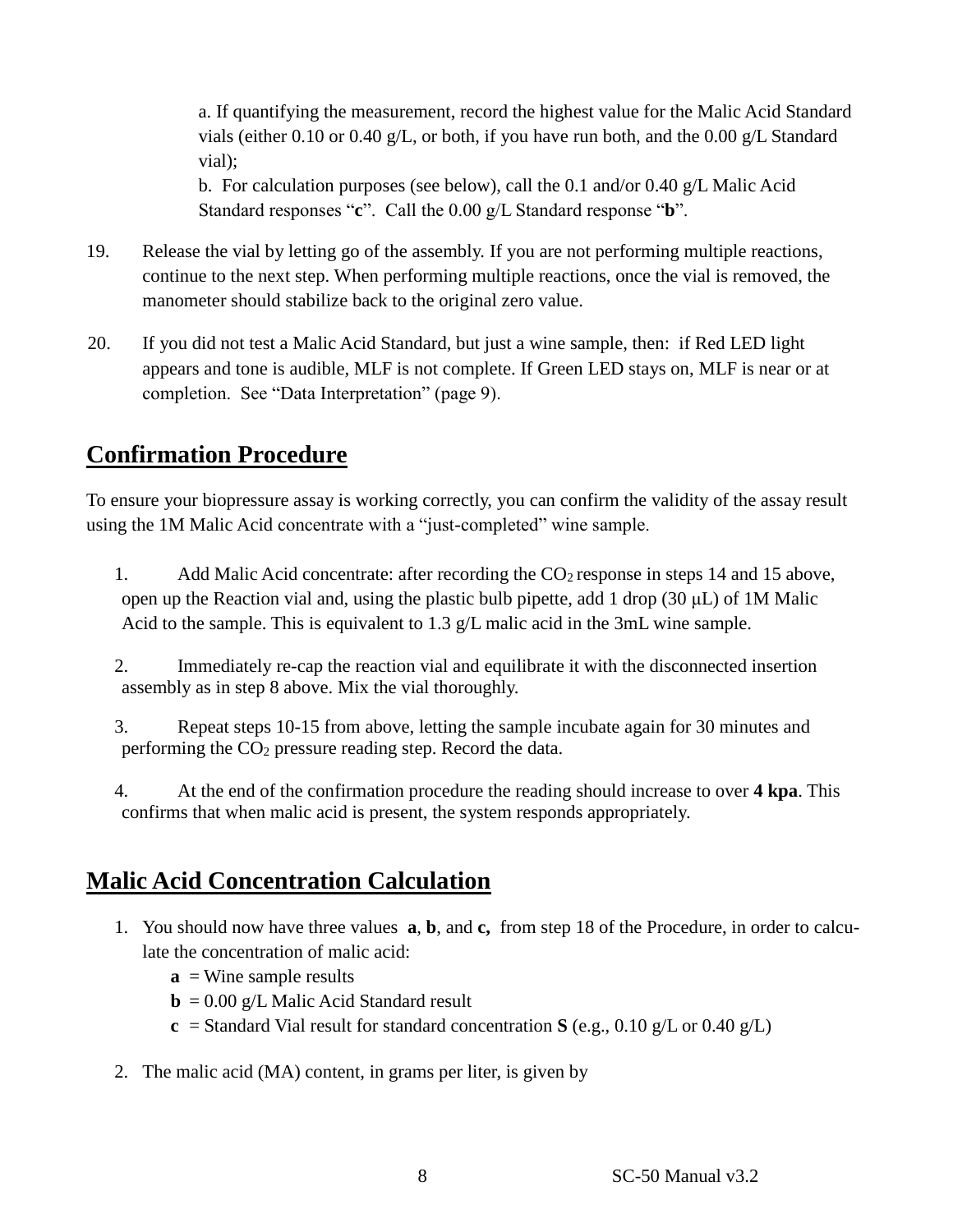#### **MA,**  $g/L = S * (a - b)/(c - b)$

i.e. subtract **b** from **a**, subtract **b** from **c**, divide the first difference by the second, then multiply that result by  $S$ , the concentration of your standard (usually 0.10 or 0.40  $g/L$ )

Example: in an assay with an SC-300, **a** was 75.0, **b** was 59.2, and **c** was 129 for a 0.10 g/L standard, (i.e., S was 0.10). So the malic acid concentration was

$$
0.10 \times (75.0 - 59.2)/(129 - 59.2) = 0.02 \text{ g/L}
$$
malic acid

Having determined the concentration in g/L, you should use Table 1 as a rough guideline for status of MLF in your wine:

| Malic Acid Concentration, g/L | <b>MLF</b> status            |
|-------------------------------|------------------------------|
| Above 1                       | Not started or just started  |
| $0.4 - 1.0$                   | Incomplete, probably started |
| $0.1 - 0.4$                   | Progressing well             |
| $0.05 - 0.1$                  | Nearly complete, probably OK |
| Below 0.05                    | Complete                     |

Table 1. MLF Malic Acid concentration and status

#### **Data Interpretation**

The SC-50 is designed to give a readout of approximately 50 nA (nanoAmps) current on the SC-100A and SC-300 when the level of malic acid in the wine is at 0.1 g/L. At this level of the current, the red LED and the audible tone of the  $SO_2$  meter come on in the customary manner for  $SO_2$  titrations. This signals that malic acid is at or above 0.1 g/L and therefore MLF is not complete. If the malic acid level is below 0.04 g/L, a signal less than 50 nA will appear, the green PROCEED light will stay on, and no tone will be heard. At this point you will probably want to verify this result by following the confirmation procedure above. At the end of the confirmation procedure the reading should increase by several hundred nA for the SC-100A and SC-300. This confirms that when malic acid is present, the system responds appropriately.

#### **Finishing Up:**

- 1. Turn off both devices and detach the SC-50 MLF analyzer from the BNC connector on the top of your other SC series device. You can remove the battery if desired.
- 2. If you have unused reaction vials, place these back in the freezer as well as the 1M Malic Acid and the 0.4 and 0.1 g/L Malic Acid Standard Solution. Place the Boost Juice<sup>TM</sup> back in the refrigerator.
- 3. Rinse all plastic ware with DI water and store the unit and plastic accessories in a safe place.
- 4. Rinse out all used reaction vials with DI (distilled) water two to three times and air dry with lid removed. Reaction vials can be re-used. Save all reaction vials and caps.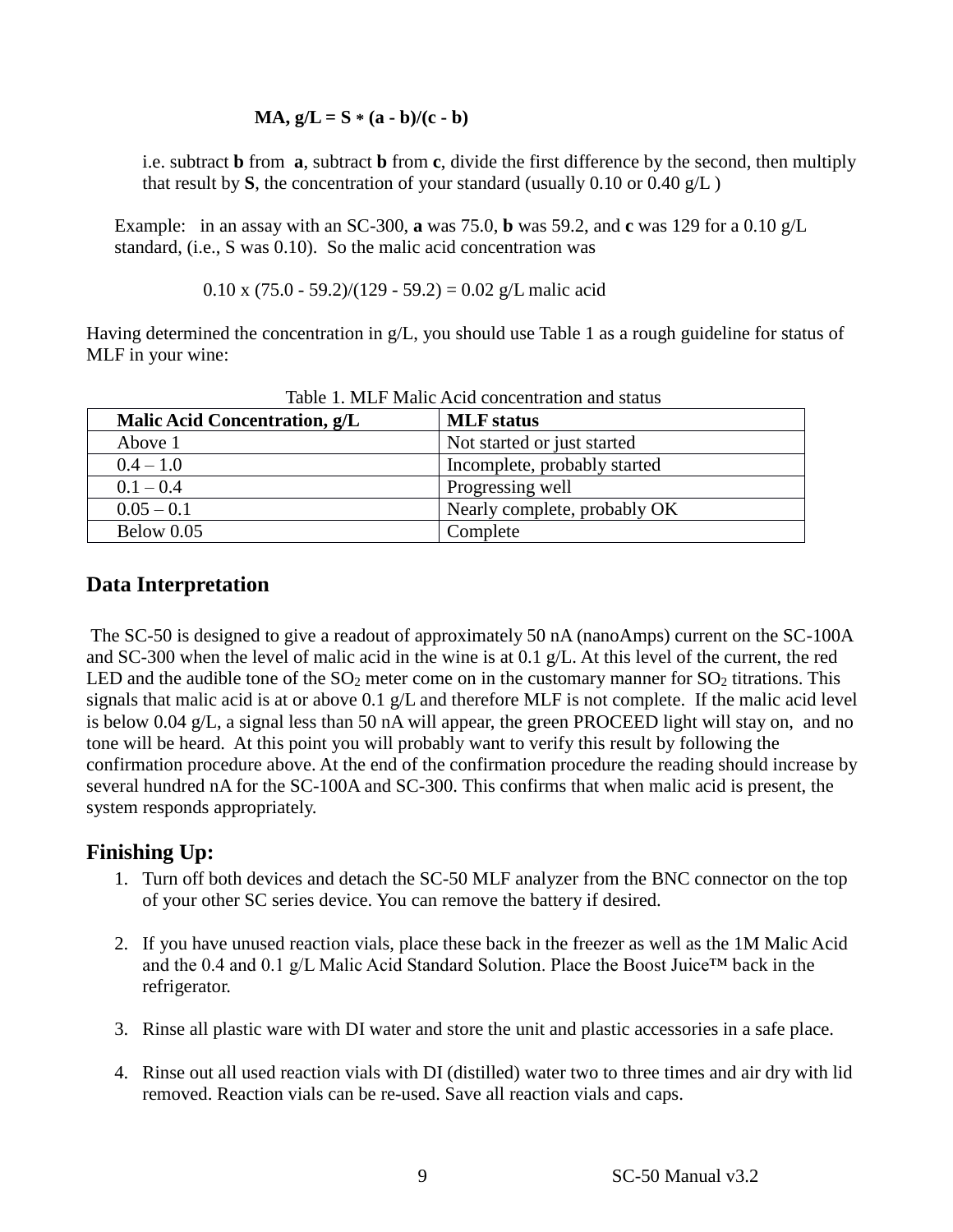## **Representative Data:**

Analyses performed at Vinmetrica Labs on an SC-50 with an SC-300. This table is for reference purposes only; your data may be different. The Red Wine had completed MLF; the White wine had not.

| Representative<br>Data |                           |                                          |                                        |
|------------------------|---------------------------|------------------------------------------|----------------------------------------|
| Sample                 | Sample result<br>$\bf(a)$ | Standard result $\odot$ (c, S<br>$= 0.4$ | Check Vial<br>Response<br>( <b>b</b> ) |
| White wine             | 702                       |                                          | 59                                     |
| Red Wine               | 63                        |                                          | 59                                     |
| $0.4$ g/L malic acid   |                           | 349                                      | 59                                     |

#### **Technical assistance: [info@vinmetrica.com](mailto:info@vinmetrica.com) tel. 760-494-0597**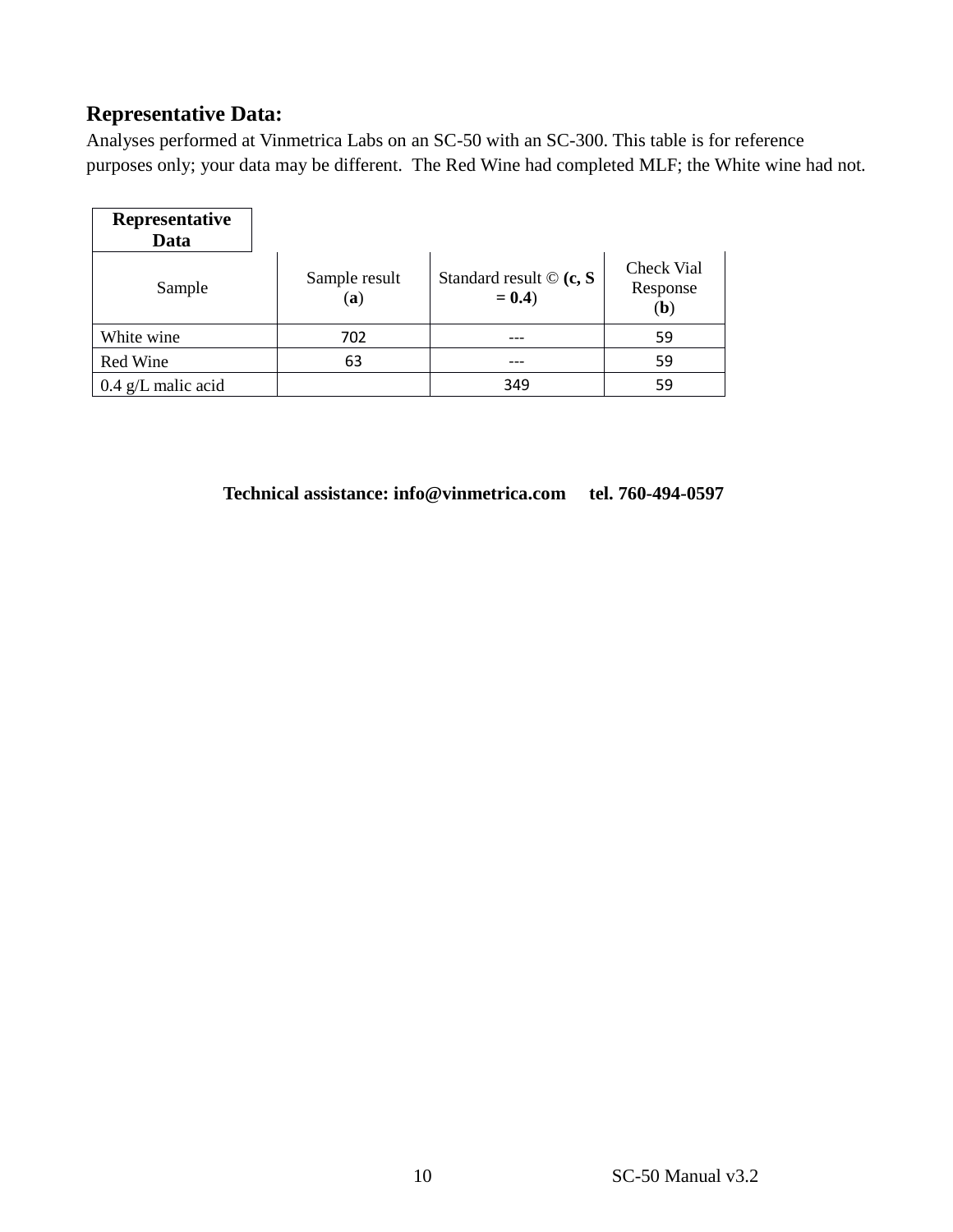# **Ordering Refill Kits for your MLF Analyzer:**

In an effort to eliminate waste, the MLF Kits will now contain parts that are reusable. Please see information below.

All Reaction Vials are reusable as long as they are not chipped, broken, or contaminated. Reaction vials will no longer be sold as part of the Reagent Refill Kits. Reaction vials will now be sold separately.

The septa caps are reusable up to six (6) punctures, following the procedure, you may use the septa cap for up to three (3) different tests (2 punctures per test). Replacement septa caps will also be sold separately.

MLF Refill Kits will now be sold with all reagents and the Biopressure Agent only. Refill Kits will be sold in amounts enough for 10 or 20 tests.

#### **NOTE:**

With the purchase of your SC-50 MLF Analyzer, after you have run 5 assays, you will have 5 empty vials with septa caps that can be used additional times. If you do not plan on running more than 5 tests at a time, you can purchase the **new** MLF 10 Test Refill Kit (PN: SC-50-3-10). This Refill Kit will allow you to perform 10 more tests without having to purchase additional septa caps. After the 10 tests have been performed, the septa caps will have been used to their limit and the reagents and Biopressure agent will be depleted.

If you have been testing MLF using the SC-50 and have not kept your reaction vials, we recommend purchasing the MLF Refill Kit (in the increment you need) plus a set of reaction vials (in the increment you need). You will only need to replace the Refill Kit and the septa caps when necessary.

For more information, please visit our website. Please call our Tech Support, 1-760-494-0597, if you need additional information.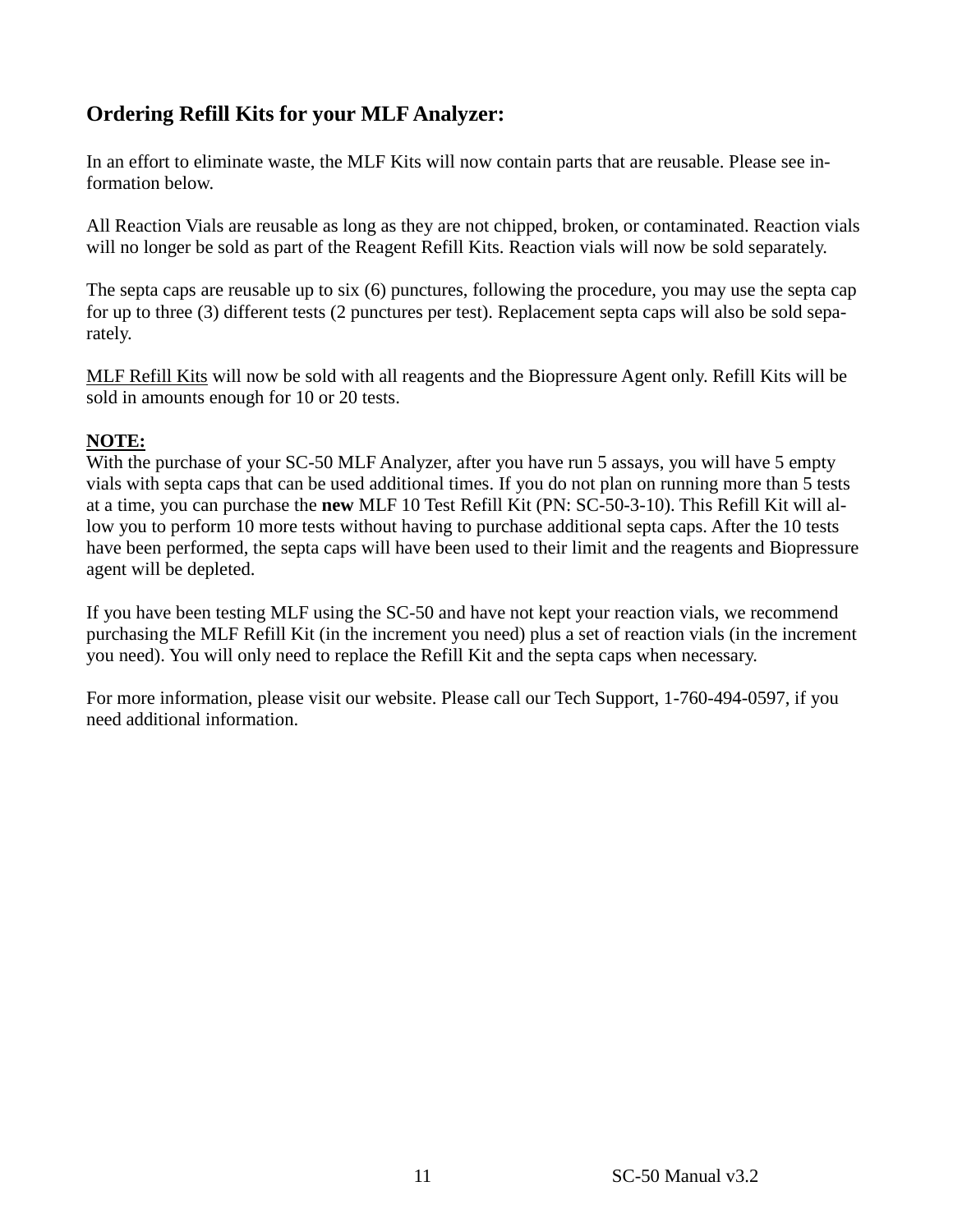# **WARRANTIES AND LIABILITIES**

- 1. The materials provided in the kit, as described on pages 1 and 2 above, ("Materials") are warranted as follows: The SC-50 MLF Analyzer instrument and non-reagent accessories are warranted against defects in workmanship for 24 months from date of purchase. The reagents are warranted to perform as described herein up until any stated expiration date or 6 months after purchase, whichever is later, provided storage recommendations are followed. THE WARRANTIES IN THESE TERMS AND CONDITIONS ARE IN LIEU OF ALL OTHER WARRANTIES, EXPRESS OR IMPLIED, INCLUDING WITHOUT LIMITATION ANY WARRANTIES OF MERCHANTABILITY, NONINFRINGEMENT, OR FITNESS FOR A PARTICULAR PURPOSE, SAID WARRANTIES BEING EXPRESSLY DISCLAIMED.
- 2. Buyer agrees that its sole and exclusive remedy against Vinmetrica shall be limited to the repair and replacement of Materials or parts of Materials, provided Vinmetrica is promptly notified in writing, prior to the expiration of the warranty period specified above, of any defect. Vinmetrica's liability for any damages due Buyer shall be limited to the purchase price of the Materials.
- 3. VINMETRICA'S MAXIMUM LIABILITY FOR ALL DIRECT DAMAGES, INCLUDING WITHOUT LIMITATION CONTRACT DAMAGES AND DAMAGES FOR INJURIES TO PERSONS OR PROPERTY, WHETHER ARISING FROM VINMETRICA'S BREACH OF THESE TERMS AND CONDITIONS, BREACH OF WARRANTY, NEGLIGENCE, STRICT LIABILITY, OR OTHER TORT WITH RESPECT TO THE MATERIALS, OR ANY SERVICES IN CONNECTION WITH THE MATERIALS, IS LIMITED TO AN AMOUNT NOT TO EXCEED THE PRICE OF THE MATERIALS. IN NO EVENT SHALL VINMETRICA BE LIABLE TO BUYER FOR ANY INCIDENTAL, CONSEQUENTIAL OR SPECIAL DAMAGES, INCLUDING WITHOUT LIMITATION LOST REVENUES AND PROFITS.

#### **HAZARDS AND TOXICITY**

All Materials offered by Vinmetrica are intended for use by individuals who are familiar with laboratory procedures and their potential hazards. The Materials contain chemicals which may be harmful if misused. Due care should be exercised with all Materials to prevent direct human contact. Glassware can break and chemicals can splash during experiments; *always use safety glasses*. We strongly recommend using nitrile or latex gloves and wearing long pants, long sleeves and closed-toe shoes. Dispose of unwanted material by adding baking soda to wine samples and dumping down the sink with plenty of water. Keep out of reach of children.

## Vinmetrica

6084 Corte del Cedro - Carlsbad, CA 92008 www.vinmetrica.com (760) 494-0597 info@vinmetrica.com Copyright 2010-18. Sportsman Consulting, LLC DBA Vinmetrica. All rights reserved.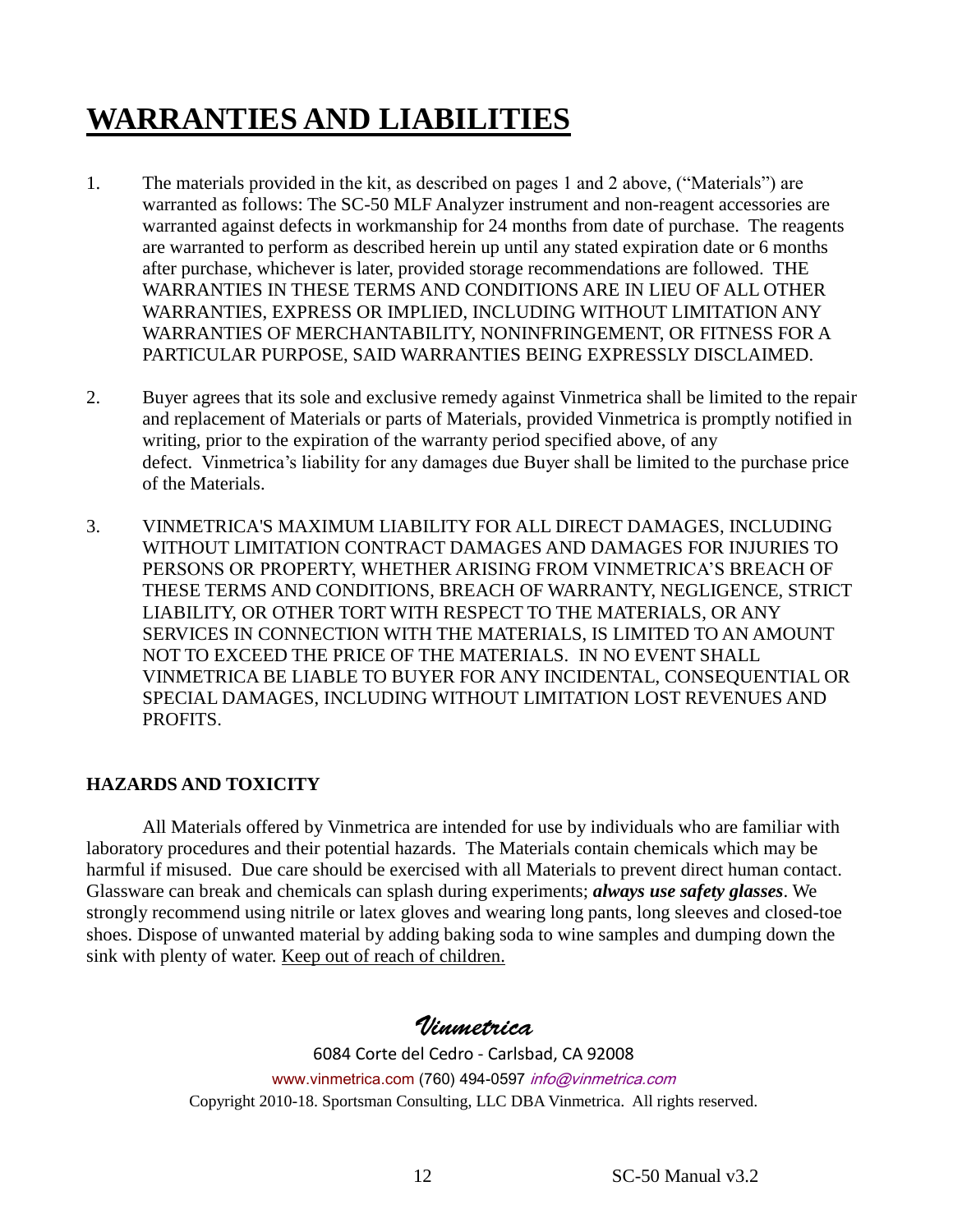# **Appendix A – Troubleshooting and FAQs**

- 1. The SC-50 does not power on: Check the battery and replace if necessary.
- 2. No response on the SC100A/300:
	- a) Make sure the BNC connector is firmly inserted and locked into place.
	- b) Make sure the Power LED is illuminated on the SC-50
	- c) Turn the LEVEL knob fully clockwise, then back fully counterclockwise as needed until non-zero values appear.
	- d) If an SC-300 is used, cycle through the MODE selections all the way back to SO2 mode, then press ENTER. Repeat step c
- 3. Little or no response is seen on inserting a vial into the assembly, or a response is low and steadily increasing over the course of a few seconds: Check to be sure the insertion needle is not plugged or partially obstructed. Disconnect the vial insertion assembly as shown in Figure 2 above. Unscrew the needle+tubing from the assembly. Blow through the plastic luer end of the tubing with the needle suspended in water. A steady stream of bubbles should flow easily out the end of the needle. If no or only a few bubbles per second can be seen, the needle may be plugged. Sometimes pressure can applied to the luer end of the needle line to clear it. You can order replacement needle/assemblies from Vinmetrica (part number SC-50-15).

#### **FAQs**

#### **1. What are possible interferences in the assay?**

Very high alcohol levels (above 20% ABV) may change the response of the system somewhat. The boiling step generally reduces levels far enough to limit this problem. For very high alcohol levels, you can dilute the wine in distilled water to bring the concentration below 10% ABV.

High free SO2 levels (>30ppm) may impact the Biopressure agent. Again, boiling will help this, but if needed you can dilute the wine sample as above.

#### **2. I have an SC-300 Analyzer and upon initialization of the MLF Analyzer, I cannot get the**  value to reach the  $20 \pm 1$  (or  $45 \pm 1$ ) mark while in SO<sub>2</sub> mode. Is my MLF Analyzer or my SC-**300 defective?**

If this occurs, the SC-300 Analyzer may just need the current output in  $SO_2$  mode reset. This can be achieved by cycling through the MODE function once until you get back to  $SO<sub>2</sub>$  mode. Try to initialize again at the  $20 + 1$  mark. If you still cannot reach this mark please call Tech Support for assistance and information.

#### **3. What if I did not shake the vial during the 30 minute incubation period? Do I need to start over? Is this vial no longer good?**

We highly recommend that you always shake your vial at the 10 minute and 20 minute mark during incubation to ensure that the Biopressure agent gets thoroughly mixed. At this point, how you proceed is at your discretion. We normally recommend that you start over with a new reaction vial, but if you choose to proceed, make sure that your sample has had a good thorough shake before performing the